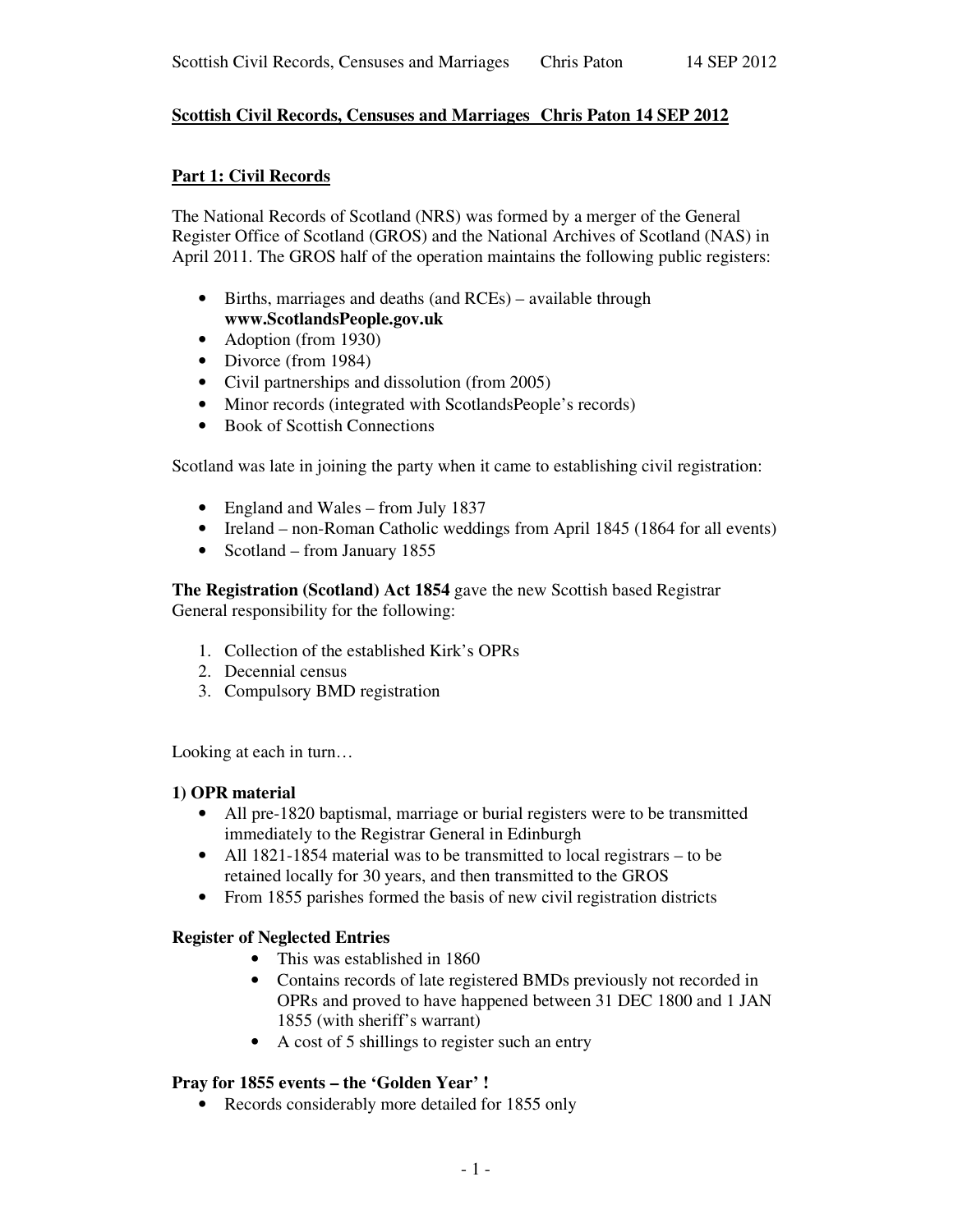- But too much work for registrars!
- An **Amending Act** was passed to reduce amount of information recorded from 1856 – but records still contain much more detail than equivalent UK records

## **Birth Records from 1856 onwards contain:**

- Name of child (and whether illegitimate)
- Where born (street, number and parish), date and time (time recorded in rest of UK usually only when multiple births)
- The sex of the child
- The father's name and occupation
- The mother's name, including maiden surname & previous married surnames
- The date and location of the parents' marriage
- The informant's details
- The date and place of registration, and the registrar's name

#### **Additional material for 1855 Birth Records only:**

- The father's age and birthplace
- The mother's age and birthplace
- The number of children produced by the parents, and how many still alive

#### **Adoption:**

An Adoption Register has been kept in Scotland from 1930. For all enquiries on adoption contact the **NRS Adoption Unit,** Room 3, General Register House, 2 Princes Street, Edinburgh, EH1 3YY Tel: 0131 535 1355, 1383 or 1376 E-mail: **Adoption@gro-scotland.gsi.gov.uk** or **adoption@nas.gov.uk**

The adoption unit handles the following:

- Registering current Scottish Adoptions, Scottish Parental Orders and certain Foreign Adoptions.
- Producing Scottish adoption certificates for newly adopted children.
- Linkage of adopted people with their original birth details by post and in person.
- Accessing Scottish Adoption court process papers.

You can also contact the charity **Birthlink** at **www.birthlink.org.uk** for assistance

#### **Marriage Records from 1856 onwards contain:**

- Date and location of marriage
- Whether a civil or religious ceremony
- Groom's name, signature, occupation, status (bachelor or widower), age and residence
- Status of groom's parents (whether deceased); mother's maiden name and additional married names if remarried; father's occupation
- Bride's name, signature, occupation (spinster or widow), age and residence
- Officiating minister or whether by authority of a warrant
- Witnesses names (and for later entries addresses)
- Date and place of registration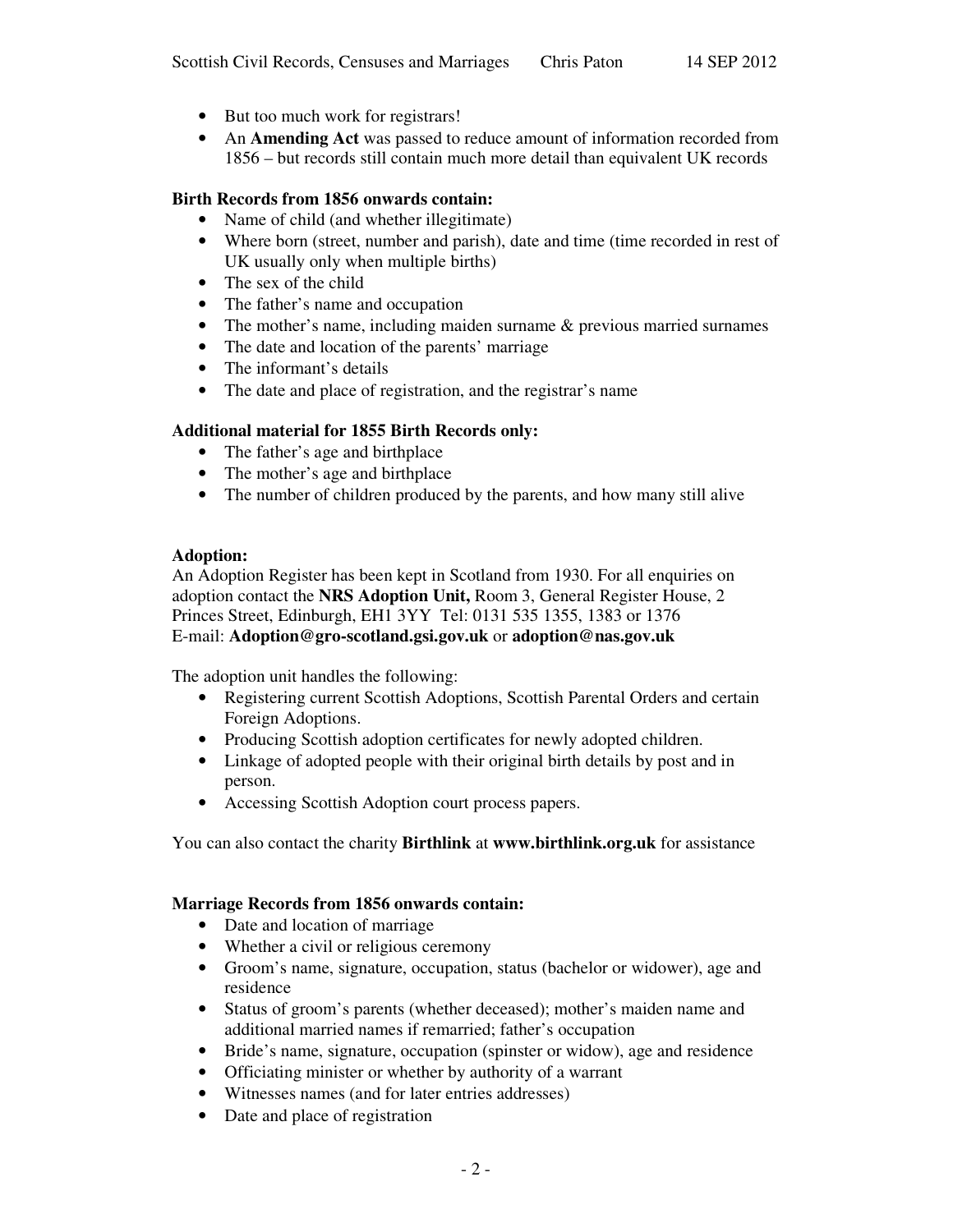# **Additional material for Marriage Records from 1855 only:**

- Birthplace of each partner
- Number of previous marriages for each partner
- The number of children produced from those marriages

# **Nature of marriages recorded 1855-1939:**

- Religious: after the regular calling of banns (or publication of notice from 1879) and according to the forms of the Church of … etc
- Irregular marriage recognised by warrant of a Sheriff or Sheriff Substitute

Scottish registrars did not carry out civil weddings until 1940 after the *Marriage (Scotland) Act 1939* outlawed all but one form of irregular marriage – cohabitation and repute – which finally went with *Family Law (Scotland) Act 2006*

# **Civil partnerships recorded from 2005 (not available online) contain:**

- Date and place of registration.
- Names and occupation of both parties.
- Marital or civil partnership status.
- Date and country of birth.
- Usual residence.
- Fathers full name and occupation.
- Mothers full name, maiden name and occupation.
- Name of the person registering the partnership.
- Names and addresses of witnesses.
- Date of entry in the register.

#### **Death Records from 1856 – 1860 contain**

- The name of the deceased
- Date of death, time, and location (plus usual residence)
- Marital status
- Name of deceased's father, occupation, and whether alive or deceased
- Name of deceased's mother, with maiden surname, and whether alive or deceased
- The cause of death, and person certifying the death
- Informant, and relationship to the deceased
- Place of burial and name of undertaker responsible

#### **Additional information in Death Records in 1855 only:**

- Spouse's name
- The names of any children born to the deceased, their ages, and if they were deceased before 1855, their date of death

#### **Death Records from 1861 also contain:**

- The name of the spouse restored
- The burial and undertaker information sadly removed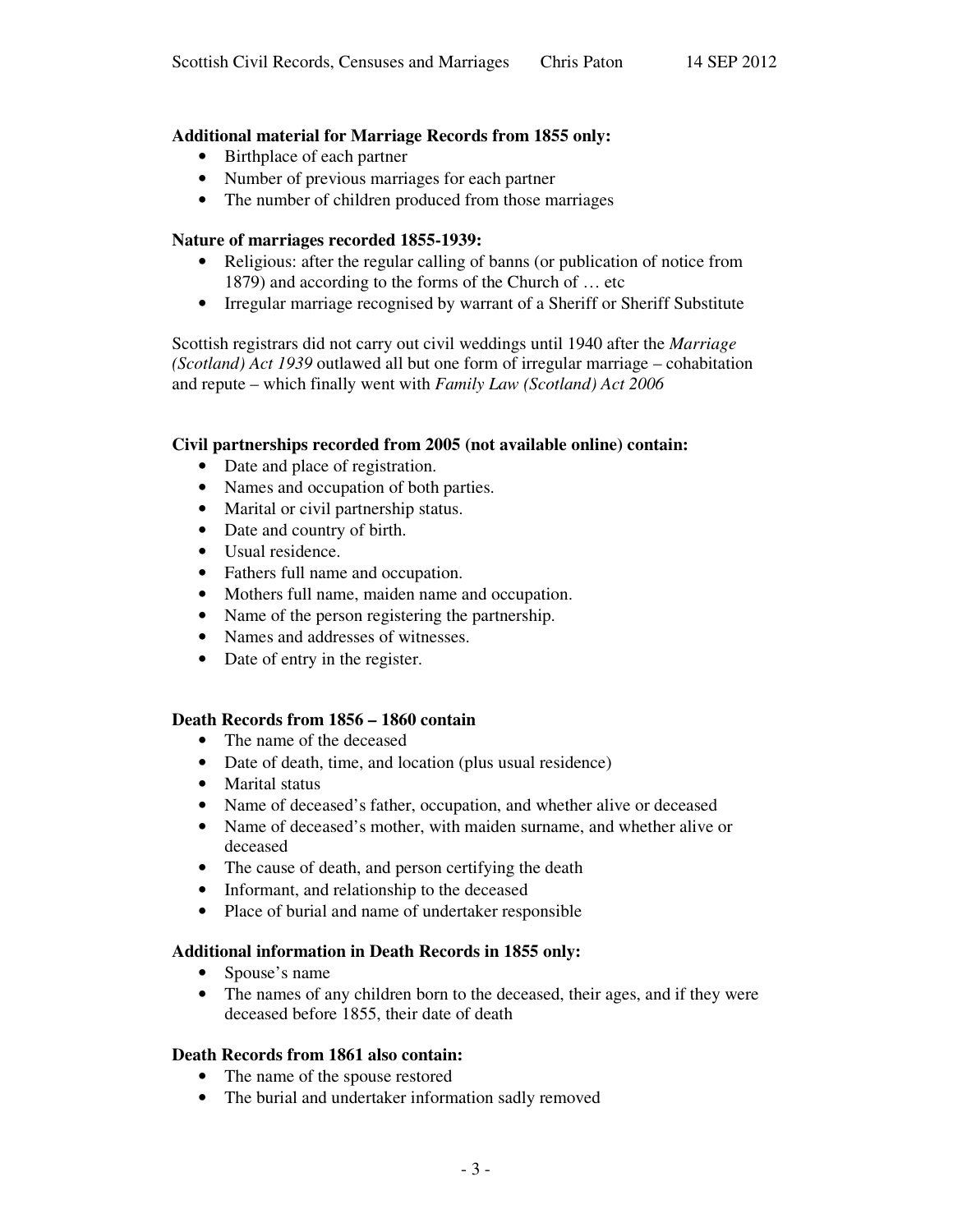# **Death records from 1967 further include:**

• Birth year and country

# **Registers of Corrected Entries**

Corrections to records could be made subsequently by an entry in the Register of Corrected Entries. Reasons for amended entries include:

- Paternity judgments
- Suspicious or unusual deaths investigations
- Errors in recording
- Other changes

#### **Minor records (integrated within the main ScotlandsPeople databases)**

- Consular Returns: Births and Deaths 1914-present, Marriages 1917-present
- High Commissioner's returns (Commonwealth) 1964-present
- Marine registers of births and deaths from 1855; Air Register from 1948
- Registered events in foreign countries: 1860-1965
- Service records: 1881-1959
- War registers: 1899-present
- Foreign marriages without the presence of a British Consular Officer: 1947present
- Marriages solemnised by army chaplains: 1892-present

#### **Book of Scottish Connections**

Information on the Book of Scottish Connections is available at **www.groscotland.gov.uk/regscot/book-of-scottish-connections.html**. The book can be used to register overseas births, marriages, deaths or civil partnerships in Edinburgh – but only if previously registered in a country overseas.

- **Births** candidate must have parent or grandparent born in Scotland
- **Other events** if person born in Scotland, or parent/grandparent
- Commemorative copy of record issues / £40
- Names will eventually be included on ScotlandsPeople

#### **Civil registration sources from England for Scottish research:**

Records from the National Archives at Kew RG32-36 collections, which include various overseas and ship based BMD registers. The indexes have been digitised and are accessible at BMD Registers **www.bmdregisters.co.uk** and The Genealogist **www.thegenealogist.co.uk**.

**GRO England and Wales** also holds various British overseas records collections (army chaplaincy, consular returns, etc), with indexes available from two sources:

- Family Relatives **www.familyrelatives.com** (free, but must be browsed)
- FindmyPast **www.findmypast.co.uk** (searchable in main BMD databases)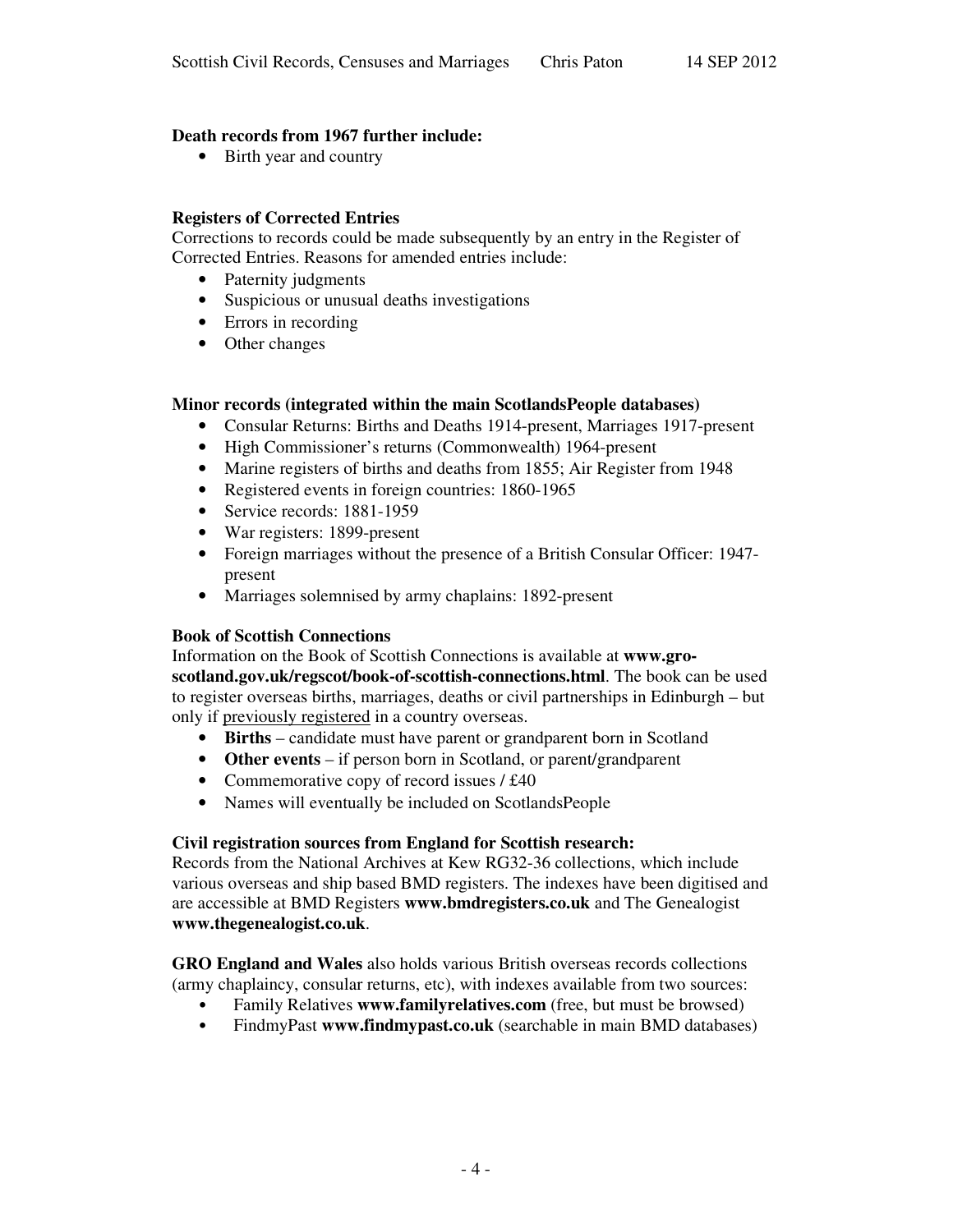# **Part 2: The Decennial Census**

Chronology of establishment of the Scottish decennial census:

- 1800: **Census Act** agriculture and military considerations
- **1801-1831 censuses** were responsibility of John Rickman at House of Commons. Scottish enumerators were parish schoolmasters.
- **1841 and 1851 censuses** administered by Home Office, London. (Enumeration books not returned to Scotland until 1910 after creation of Old Age Pensions Act in 1908)
- **1861 census** onwards GRO Scotland became responsible, and remains so today

The compiled census returns from 1801-1831 were statistical in nature. Household information was recorded by parish schoolmasters, and some has survived in kirk session registers (the schoolmaster often being the session clerk also), although very little exists. To locate surviving pre-1841 census fragments consult:

- **Local Census Listings 1522-1930** (3rd ed.) by Jeremy Gibson and Mervyn Medlycott
- **Census Finder** website at **www.censusfinder.com**
- Kirsty Wilkinson's excellent guide, *Scottish Population Listings Pre-1841*, at **http://myainfolk.com/Resources\_files/Scottish\_Population\_Listings\_Pre18 41.pdf**

From 1841 the census was recorded on the following evenings:

- June 6th 1841
- March 30th 1851
- April 7th 1861
- April 2nd 1871
- April 3rd 1881
- April 5th 1891
- March 31st 1901
- April 2nd 1911

# **1841 census**

- Names of householder & occupants
- Ages over 15 rounded down to nearest multiple of 5
- No parish of origin county or country  $(E, I \text{ or } F)$
- No relationships stated
- Occupation often abbreviated (FS, HLW, PLW etc)

#### *Missing RDs:*

Returns for fourteen districts in Fife, as well as others in Morayshire, Banffshire, Perthshire, Argyllshire, Buteshire, Ayrshire, Selkirkshire, Roxburghshire and Kirkcudbrightshire are missing.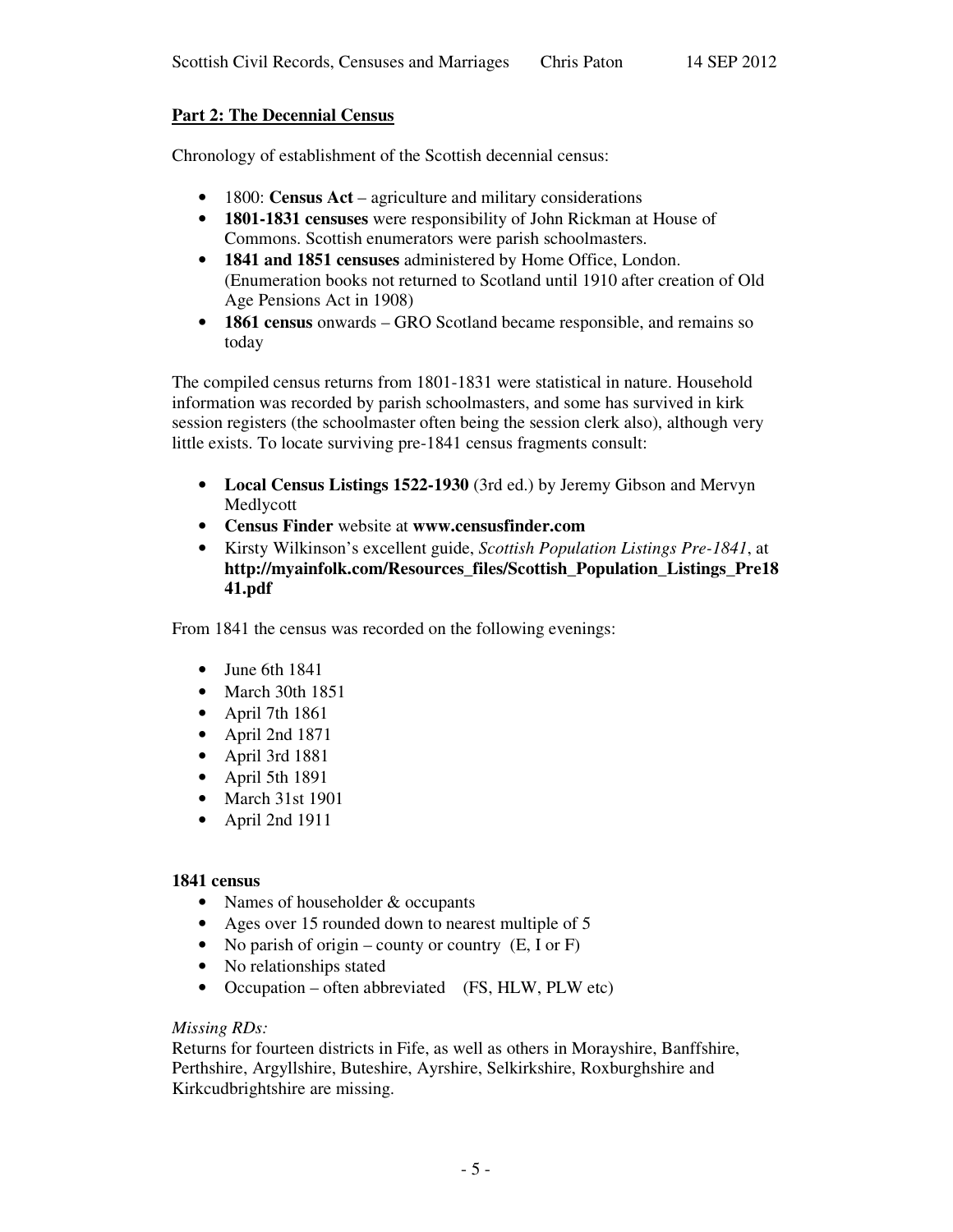# St Kilda (Hiort) was enumerated later in 1841

#### **1851 census**

- Boundary location parish, quoad sacra parish, type of burgh etc
- Address
- Relation to head of family
- Condition as to marriage
- Age
- Rank, profession or occupation
- Where born
- Whether blind, deaf or dumb

#### *Missing RDs:*

- Angus: Careston, Cortachy and Clova, Coupar Angus, Craig and Dun
- Ayrshire: Kilmarnock
- Kincardineshire: Strachan

# *Also:* **The 1851 Religious and Education Censuses**

There was a separate census of **Accommodation and Attendance at Worship** aka the **Religious Census**, and a corresponding census on educational institutions (including Sunday School attendance)

Unlike parts of England, original schedules do not appear to have survived, only extracted information, available at the **Histpop** website at **www.histpop.org**

#### **1861 census**

*Additions:*

- Number of children attending school between the ages of 5 and 15
- Number of rooms with one or more windows

#### **1871 census**

*Additions:*

• Whether deaf and dumb, blind, an imbecile or idiot, or a lunatic

#### **1881 census**

*Additions:*

- Number of children at school question removed
- The records for books 13-27 for the Dumfriesshire district of Dumfries, and the district of Dunscore, are missing.

#### **1891 census**

*Additions:*

- Whether an employer, worker, or working on own account
- Whether able to speak Scottish Gaelic (Gàidhlig), or Gaelic and English

#### **1901 census**

*Additions:*

• Whether a worker was working at home.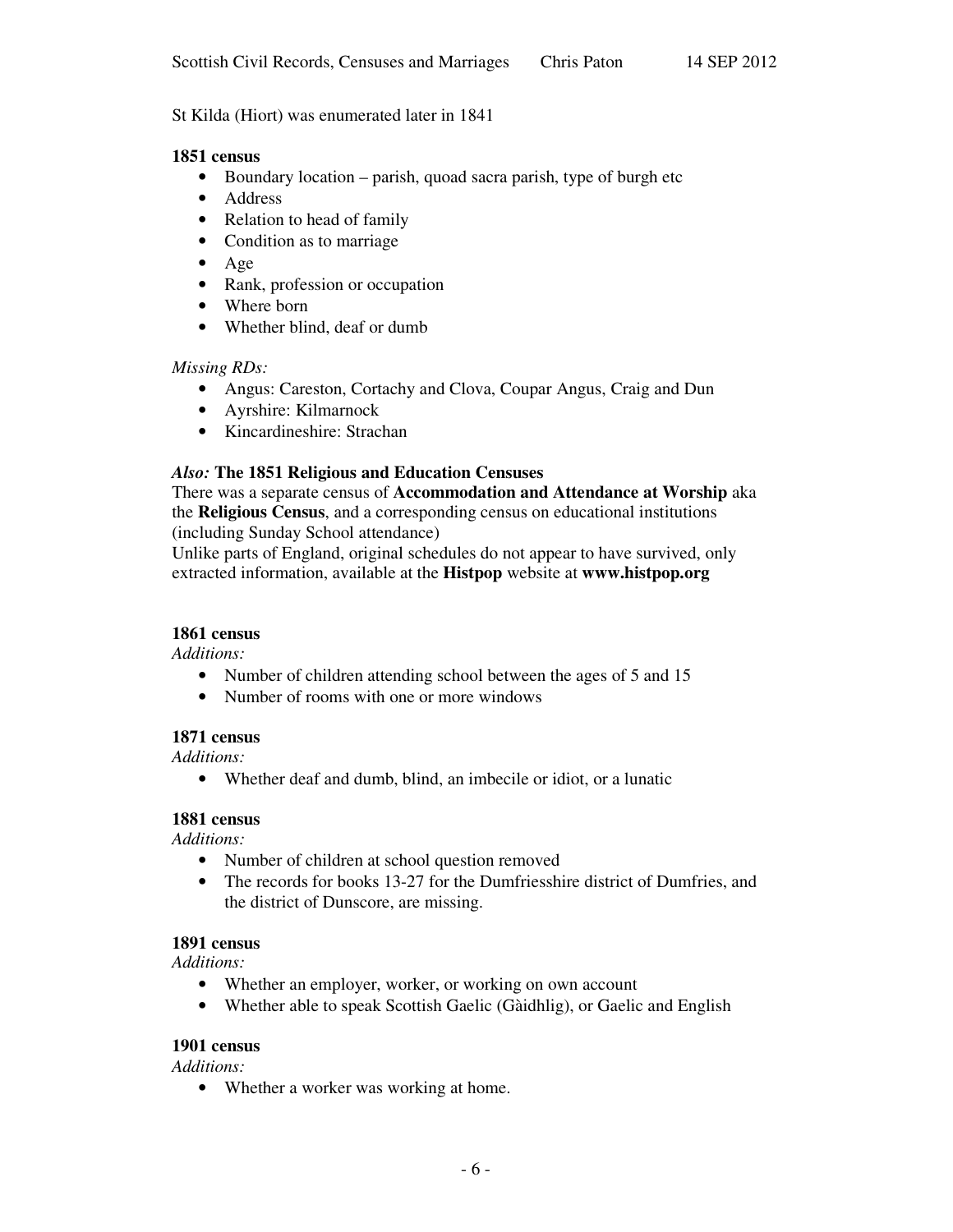• Medical question no longer asked if someone was an 'idiot' – instead it asked if they were 'feeble-minded'

## **The 1911 census**

Unlike England, Wales & Ireland, original household schedules have not survived for this census, only the enumerators' returns. The census was boycotted by the Suffragettes, and was also the first to be tabulated mechanically.

The 1911 census is also often called the **"Fertility census"** as it asked the following questions of married women only (not widows):

- Duration of marriage
- Children Born Alive
- Children Still Living

#### **Watch out for…**

- Women's surnames: when widowed, women often reverted to maiden surnames in the Scottish census. Occasionally married women listed under maiden name also
- Age and occupational inflation/deflation!
- 1841 adult ages rounded down to multiples of 5 over 15
- A person can be recorded twice on one census at 2 locations
- Forename and surname variants e.g. Jessie/Janet, Smyth/Smith
- Placename/address changes may still be same place
- Lies, damned lies!!!!!

#### **1841-1911 census street indexes**

Street indexes to the censuses are freely available at **www.scotlandspeople.gov.uk**. They can help to locate which registration district a street might be within if you are at all unsure.

#### **Where to access the censuses online:**

- ScotlandsPeople (images 1841-1911) *PPV* **www.scotlandspeople.gov.uk**
- Ancestry (transcriptions 1841-1901) *PPV/Sub* **www.ancestry.co.uk**
- FindmyPast (transcriptions 1841-1901) *PPV/Sub* **www.findmypast.co.uk**
- FreeCEN (transcriptions 1841 & 1851) *FREE* **www.freecen.org.uk**
- Maxwell Ancestry (transcriptions for Borders 1841-1861) *FREE* **www.maxwellancestry.com**

*Also:*

Microfilm access for 1841-1901 at LDS family history centres and other archives/libraries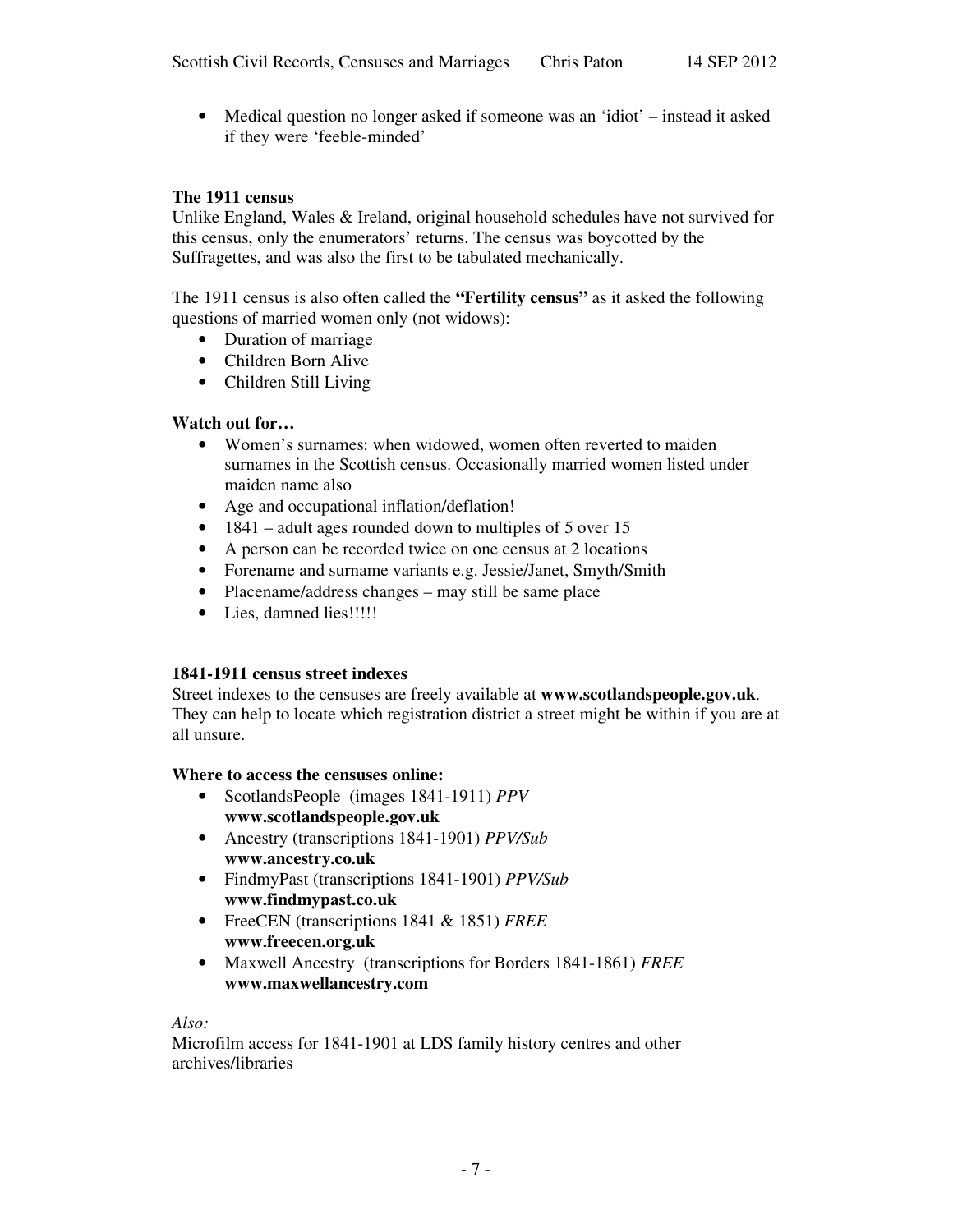# **The 1921 and 1931 censuses:**

Protected by 100 years closure rule

- **1921 census** will be released 2021
- **1931 census** will be released 2031

NB: Unlike England and Wales, the 1931 Scottish census has survived (no matter what you may have read elsewhere!)

No 1941 census was recorded due to the Second World War

# **The 1939 National Identity Register (emergency wartime census):**

- Recorded on September 29<sup>th</sup> 1939 across UK
- Not covered by census closure legislation
- Scottish entries available at **£15 per person** from the National Records of Scotland – see **http://gro-scotland.gov.uk** and look under **NHS Central Register**
- Details name, address, sex, date of birth, marital status and occupation available for individuals, not households

# **Census substitutes 1801-1939:**

- Valuation rolls from 1855-1915 Coming to ScotlandsPeople (1915-16 already online) **www.scotlandspeople.gov.uk** *PPV/Sub*
- 700 Post Office Directories from 1738-1911 are freely accessible on the National Library of Scotland website at **www.nls.uk** – however, **844** on the Internet Archive's National Library of Scotland page at **http://archive.org/details/nationallibraryofscotland**, with many beyond 1911.
- **Electoral registers** from 1832-1932 are coming soon on FindmyPast (Feb 2013) **www.findmypast.co.uk** *PPV/Sub*

# **Part 3: Scottish Marriage**

#### **Marriage through the Church**

- From medieval times to 1939, the only truly legal form of marriage was that carried out by the established church
- Banns introduced in 1216 by 4th Lateran Council had to be called three times prior to the marriage on consecutive Sundays
- From 1879 publication of a marriage notice allowing 7 days period for objections to be made became an alternative, as long as parties had previously been 15 days resident in Scotland
- Ceremony had to be performed by the parish minister
- Originally wedding ceremonies had to be performed in a church on a Sunday
- If these conditions not adhered to, the marriage was deemed irregular and was technically illegal – though under Scots Law could still be valid

#### **Who could marry?**

- Until 1929, boys as young as 14, and girls as young as 12
- 1929 age changed to 16 for both sexes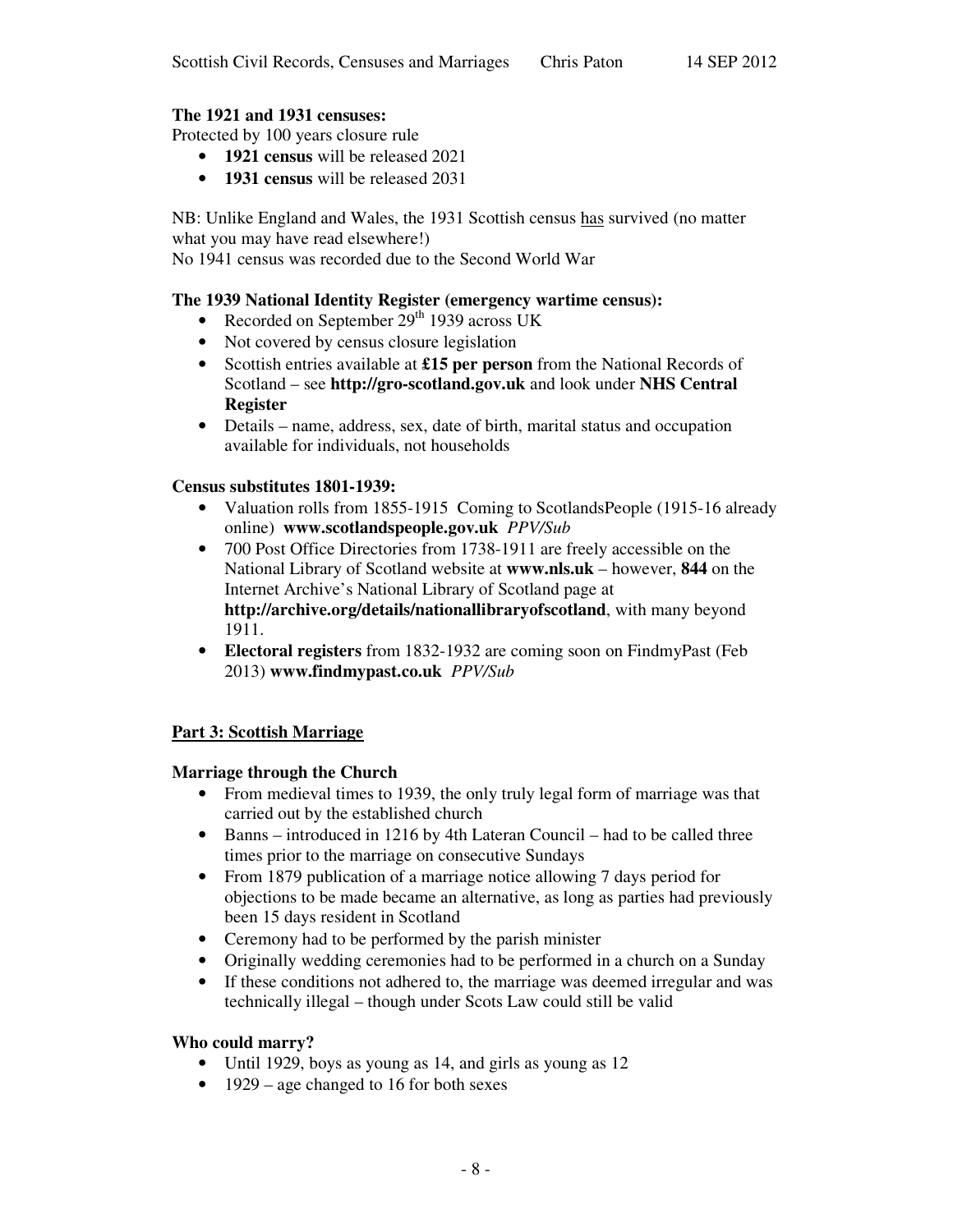• From 1856, intending parties to a marriage had to be resident in Scotland three weeks before ceremony – condition abolished in 1977

#### **Who could marry?**

There were various prohibitions on who could marry, based on the laws of consanguinity described in the Bible (Leviticus, Chapter 18). From 1567 marriages with the following relatives were forbidden:

- Ancestor, descendant or sibling
- Aunts/uncles or nephews/nieces
- Adoptive parent or child
- Wife's sister until law changed 1907
- Brother's widow until law changed 1921
- Marriage (Prohibited Degrees) Relationship Act 1931

Bizarrely though, it was perfectly lawful to marry a first cousin!

#### **Marriage through the Church**

Prior to 1879 a legal marriage required banns to be called on three Sundays prior to a marriage in order for any objections to be noted. An example of such is found in the Trinity Gask register from 1771 (Source: OPR 396/1 Trinity Gask)

*Sabbath March 24* Received for proclamation money from Peter McCouan in the parish of Madertie and Janet Litch in thy parish two shillings sterling. Peter McCouan and Janet Litch proclaimed pro 1mo.

*Sabbath March 31* Peter McCouan and Janet Litch proclaimed pro 2do.

*Sabbath Aprile 7* Peter McCouan and Janet Litch proclaimed pro 3tio.

Bear this in mind when viewing parish register entries, for not all may be exactly as it first seems. Take the following example from the Inverurie and Oyne parish registers in 1829:

*30th May* George Clerihew in parish of Oyne and Sophia Chalmers in this parish were contracted and after proclamations on two Sabbaths were married by Minister on 13th current (Source: OPR 204/00 40 317 Inverurie)

*June 13 1829* George Clerihew in this parish & Sophie Chalmers in the Parish of Inverury were married (Source: OPR 230/00 20 0140 Oyne)

If you consult the kirk session records, a different story emerges (Source: NRS CH2/196/4/315 Inverurie):

*31st May* Penalty of George Clerihew and Sophia Chalmers for thrice proclamation on two Sabbaths 1s 4d

*28th June 1829* Geo. Clerihew and Sophia Chalmers after suitable exhortations were absolved for antenuptial fornication Penalty 5s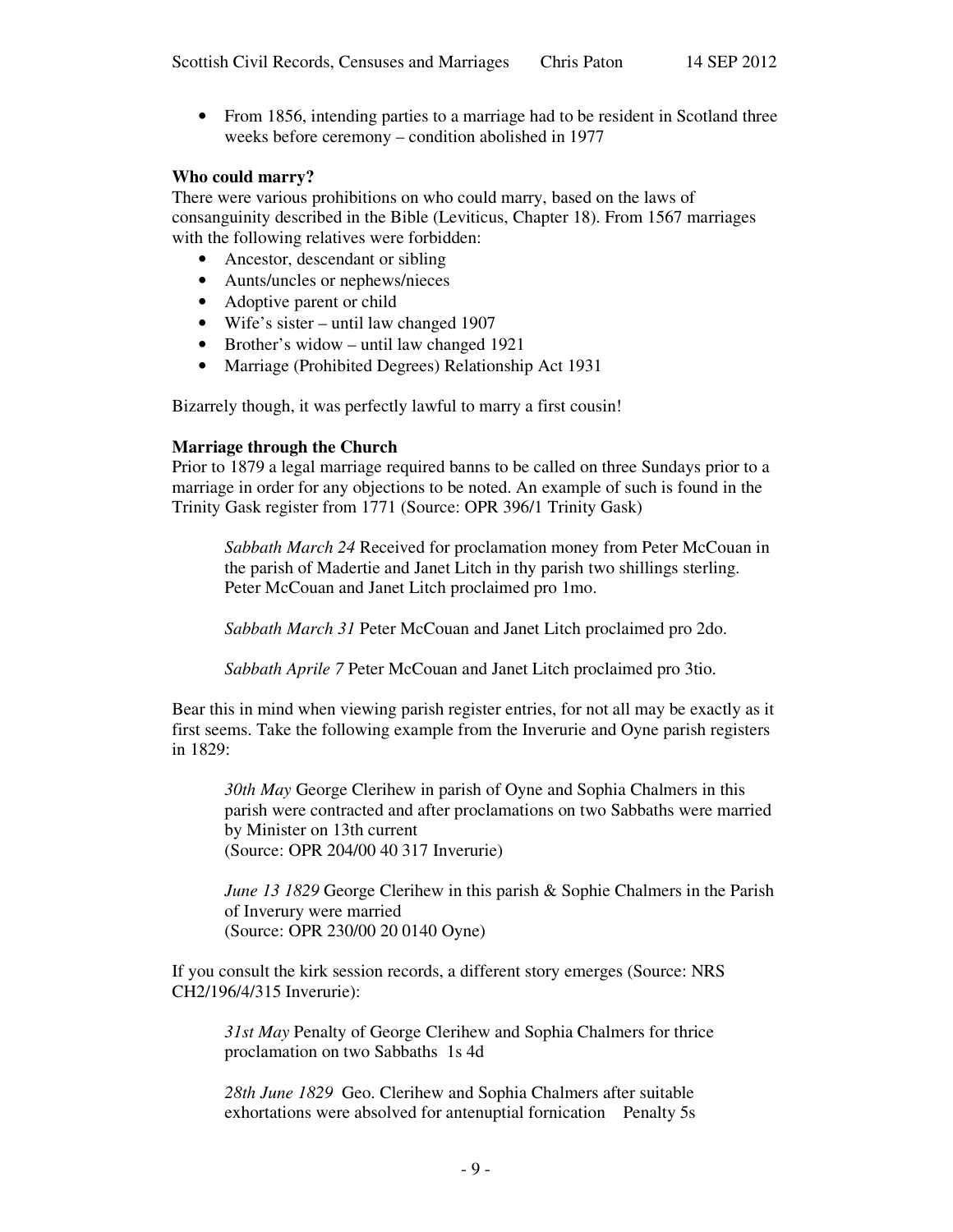# **Marriage law before 1712**

- Various acts between 1560 and 1712 to discriminate against nonestablishment ministers and priests who carried out marriages illegally
- 1641 and 1649 acts created to stop Episcopalian and Catholic ministers massive fines and imprisonment
- 1661 Episcopalian ministers used same laws to stop Presbyterian ministers!
- 1698 act required names of those who performed irregular ceremonies to be declared, as well as witnesses

# **Marriage law 1712 - 1939**

- **1712 Toleration Act** allowed Scottish Episcopal Church ministers to perform weddings – if they also said prayers for Royal Family!
- **1753 Lord Hardwicke's Marriage Act** banning clandestine marriages did NOT apply to Scotland – England and Wales only.
- **1793 Catholic Relief Act** in Scotland but right to celebrate marriage ritual not granted
- **1834 Marriage (Scotland) Act** allowed dissenting ministers to perform ceremonies if banns previously called in established parish church

# **Irregular marriage**

- Entirely **valid** under Scots Law but **not legal**
- Several forms of irregular marriage
- Punishable by fines and rebuke
- Could also be punished by a Justice of the Peace often deliberately, to have the marriage legally recorded (juridical proof)
- Could be registered with a sheriff's warrant in civil marriage register from 1855-1939

There were several forms of irregular marriage:

# 1) **Declaration – de presenti**

*The maxim itself might content ye, the marriage is made by consent Provided its done de presenti, and marriage is really what's meant. Suppose that young Jocky or Jenny, say "We two are husband and wife." The witnesses needn't be many, they're instantly buckled for life.*

- Declaration of marriage in presence of (usually) two witnesses no minister required
- An irregular marriage carried out by a non-Church of Scotland minister was treated by the state as a marriage by declaration in the presence of a witness
- Gretna marriages again, simply by declaration the blacksmith was a witness, and the anvil just showbiz. Very popular from 1753-1856
- Abolished in 1939

The following instance found in the Gladsmuir records from 1780 shows an irregular marriage subsequently made 'regular' by the Kirk: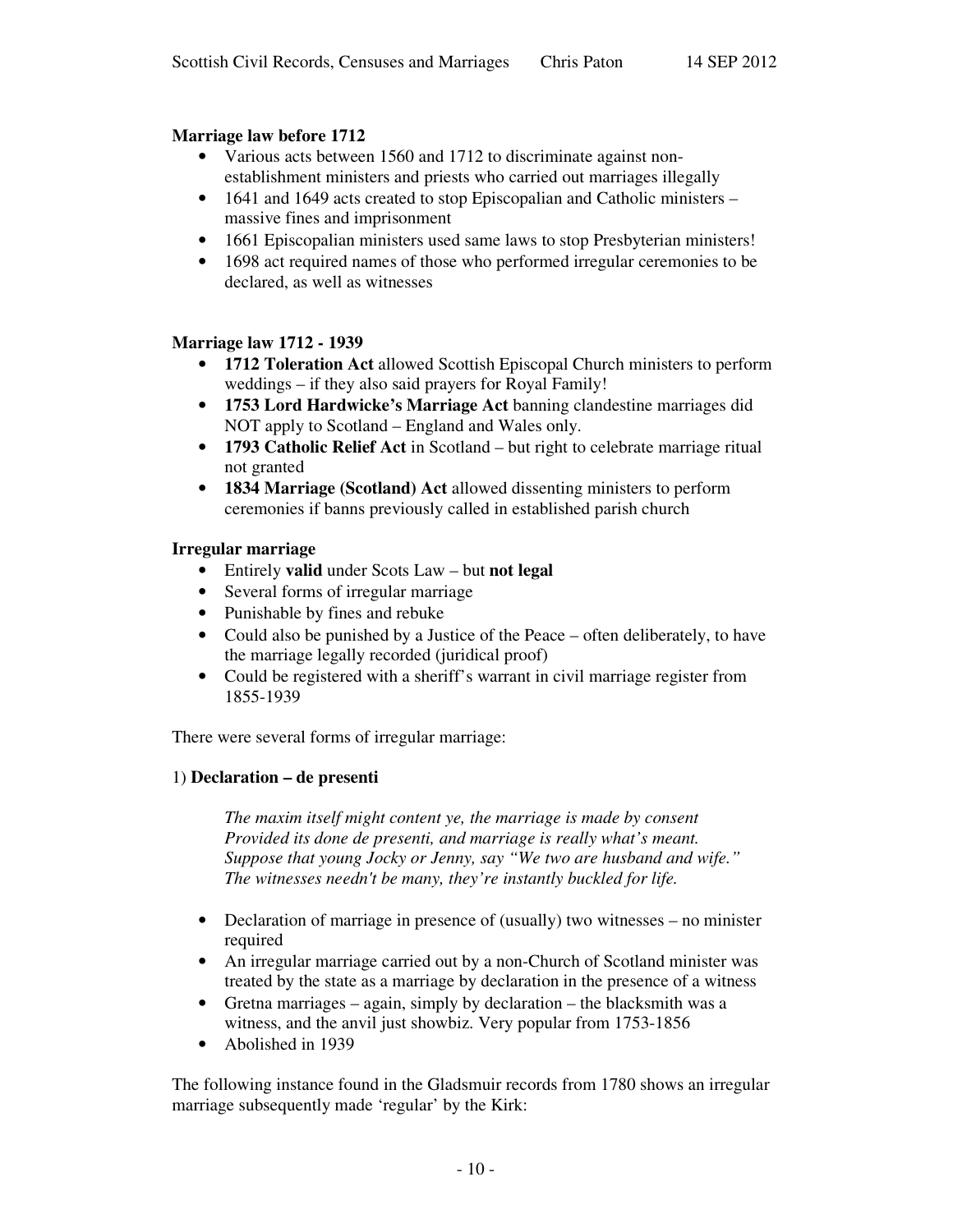## *Gladsmuir April 23rd 1780*

William Stocks and Elizabeth Corser compeared before the session for their irregular marriage and produced a certificate thereof dated at Edinr March 14th 1780 and subscribed by one Charles Johnston. The Minr rebuked them sharply for their irregularities exhorted them to repent and flee to Jesus Christ as the Saviour of Mankind for pardon – declares them married persons and exhorted them to live as such.

(Source: OPR M 708/00 0020 Fr. 442 Gladsmuir 14 MAR 1780)

The following is an example of the complicated nature of Scottish marriage, as cited by the Caledonian Mercury newspaper on 5 MAR 1838:

MARRIAGE FRAUD – A rather singular case was brought before Mr. Sheriff Barclay on Wednesday by the Procurator Fiscal, against Peter Thomson, farmer, Tilliepourie. The pannel was convicted of fraud and wilful imprisonment, having deceived the Rev. Thomas Buchanan, Logierait, and induced him to marry the pannel to a woman, with whom there had been no proclamation of banns. Proclamation of banns between Thompson and Mary Scott at Grandtully had been made, but on calling at Mr. Buchanan's manse with the certificates of that proclamation to have the ceremony of marriage performed, the bride, instead of being Mary Scott, was another woman of the name of Catherine Robertson, who resides at Derculich, and whom he represented to be the lady, Mary Scott, whose name was on the certificate. The Sheriff fined the pannel five pounds. Notwithstanding the deception practised on the clergyman, the marriage, it is considered, is valid by the law of Scotland.

# 2) **Betrothal followed by intercourse** – **'promise subsequente copula'**

- Known also to the church as **'matrimonia praesumpta'**
- Kirk not happy no sex before marriage!
- Validity as a form of marriage in own right not resolved until 1917, when it was judged not to be a pre-contract awaiting solemnisation
- Abolished 1939

#### 3) **Marriage in church without banns**

- Session clerks sometimes issued a banns certificate without proclamations having been made. After 1825 the Kirk's General Assembly came down hard on clerks caught doing so.
- Licenses issued in case of special circumstances also during 17th Century periods of Episcopal rule

The following is an unusual instance cited by *Scottish Notes and Queries* (Vol 2 3rd ser, p.171 1924), where the celebrant is clearly having a laugh:

On a Sunday in August 1834 while the congregation were assembling in Oldmacher Parish Church, Aberdeen, a young weaver… with a fair damsel at